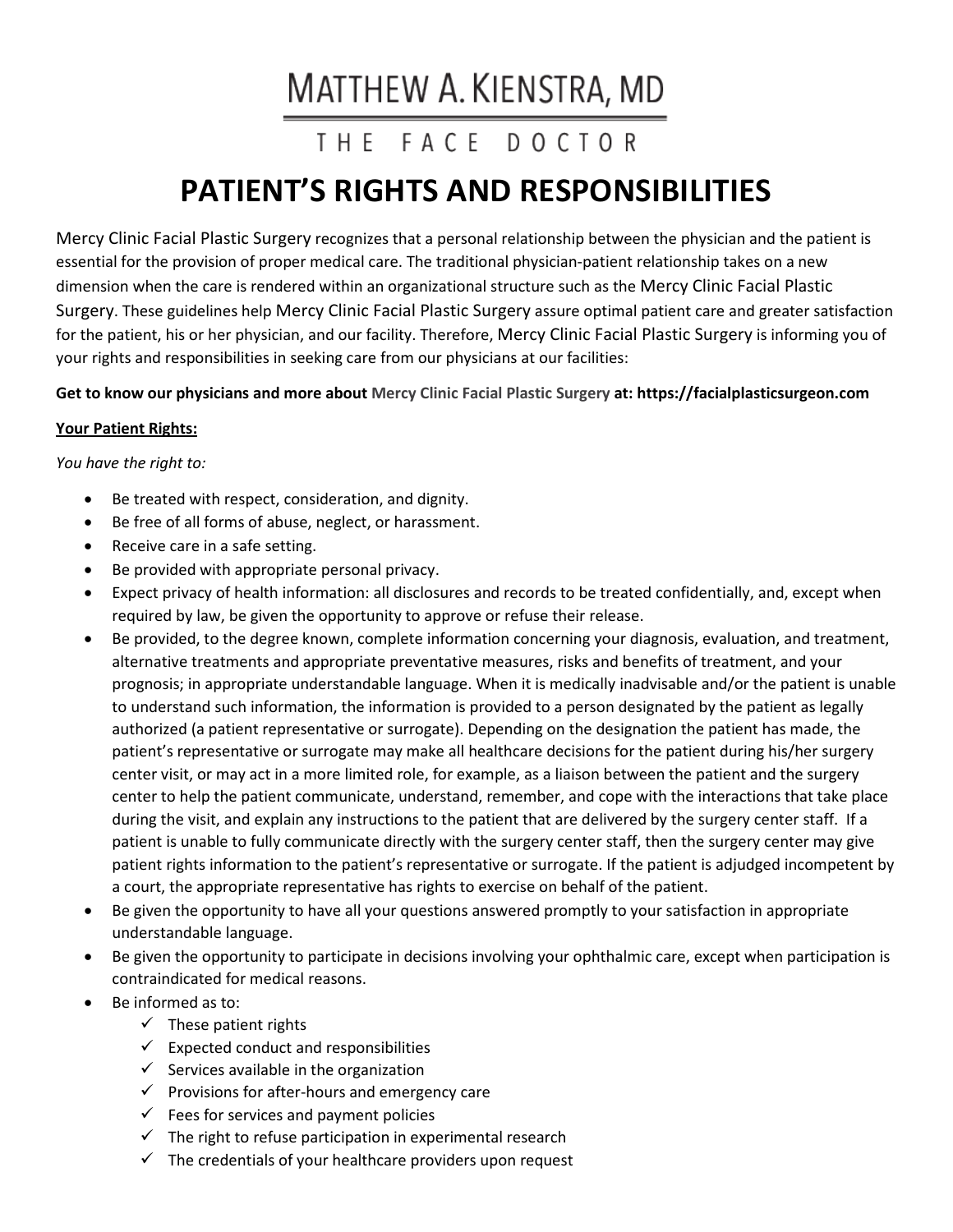- $\checkmark$  Any facility advance directives
- $\checkmark$  Description and availability of applicable State health
- $\checkmark$  Safety laws and State advanced directives brochures/information
- To voice grievances regarding treatment that is or fails to be furnished with methods of expressing/filing grievances, complaints, and suggestions to the organization including those required by State and federal regulations.
- To have all violations/grievances reported immediately to the surgery center manager relating, but not limited to; mistreatment, neglect verbal, mental, sexual, or physical abuse. Substantiated allegations must be reported to State or local authority.
- Know by name the physician responsible for coordinating your care.
- Change your healthcare provider if you choose and if other qualified providers are available.
- Receive from your physician full information necessary to give informed consent prior to the start of any operative or invasive procedure. Except in emergencies, such information for informed consent should include, but not be limited to, the specific procedure and/or treatment, medically significant risks involved, the probable duration of incapacitation, the benefits of the treatment in appropriate understandable language.
- Where medically significant alternatives for care or treatment exist, or when the patient requests information concerning the medical alternatives, the patient will receive such information. (i.e. Informed Consent).
- Have all Mercy Clinic Facial Plastic Surgery services made available to persons with disabilities.
- Decline treatment after being informed of the possible consequences of such a decision. Your decision will be respected to the extent permissible by law.
- Refuse examination or observation by any person not directly responsible for your care.
- Receive instructions regarding your care after you leave the facility.
- Receive an explanation of your doctor and facility bills.
- Notification of physician's financial interest/ownership.
- A second opinion or referral.
- To express suggestions, complaints, exercise rights, and/or grievances without being subjected to discrimination or reprisal. **Any issues may be referred to Beth Stern, Practice Administrator, at (417) 887-3223.**

#### **Your Patient Responsibilities:**

#### *You have the responsibility to:*

- Inform Mercy Clinic Facial Plastic Surgery your need for interpretation services prior to appointment.
- Arrive as scheduled for appointments and notify Mercy Clinic Facial Plastic Surgery in advance of canceled appointments. Provide accurate and complete information, to the best of your ability, about your medical history, medications (including over the counter products and dietary supplements), any allergies or sensitivities to medications and other items, current health concerns, and current eye concerns.
- Ask sufficient questions to ensure understanding of your illness or problem, as well as your provider's recommendations for continuing care.
- Follow the agreed-upon treatment plans prescribed by your doctors and other health professionals working under your doctor's directions, and to participate in your care.
- Either carry out treatment and educational recommendations, or accept responsibility for the outcome.
- Question any and all instructions you do not understand.
- Communicate with your health care provider if your condition does not follow the expected outcome.
- Provide a responsible adult to remain in the surgery center during surgery, to transport you home from the facility, and remain with you for 24 hours, if required by your provider or indicated on discharge instructions.
- Inform the facility of any medical power of attorney, living will, or other directive that could affect your care.
- Become informed of service costs and the requirements of your medical/vision insurance coverage such as: required referrals, co-payments, deductibles, and your out of pocket responsibilities.